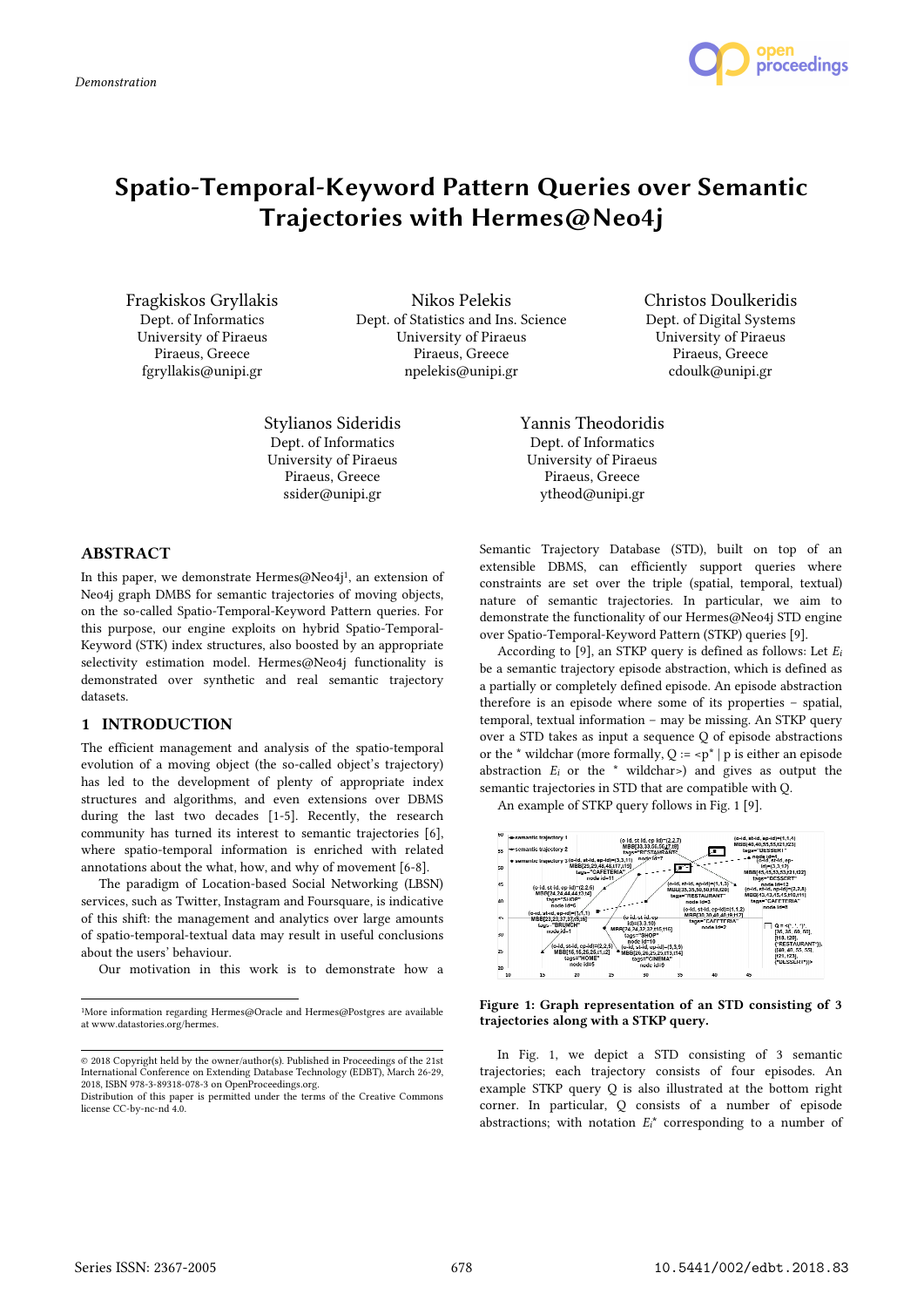zero or more episode abstractions of the form *Ei*. For clarity of presentation the episode abstractions in Q distinguish the temporal from the spatial information, which is not the case in reality where both are organized together in a Minimum Bounding Box (MBB). Actually, Q searches for trajectories starting with zero or more episodes of any kind (see notation (\*, \*, \*)\* in Q), followed by an episode in a spatial [35, 35, 50, 50] and temporal [t18, t20] range with keyword 'RESTAURANT' and ending with an episode in a spatial [40, 40, 55, 55] and temporal [t21, t23] range with keyword 'DESSERT'. The output set includes semantic trajectory 1, which fulfills the above constraints.

The practical contribution of this work is that we present a framework that utilizes recently introduced (a) state-of-the-art hybrid indexes and (b) query processing algorithms on (c) a new STD engine, coined Hermes@Neo4j STD engine.

Hermes@Neo4j STD engine provides efficient and effective storage, indexing mechanisms and a library of utilities that facilitate spatio-temporal and textual operations on data, able to support STDs. More specifically, the merits and contributions of Hermes@Neo4j STD engine are summarized below:

- 1. Following the successful MOD engine paradigm of Hermes@Oracle [7,8], we designed a new datatype system for the representation and management of Semantic Trajectories into the extensible DBMS architecture of Neo4j [10], an ACID-compliant transactional NoSQL DBMS with native graph storage and processing, implemented in Java. The datatype system is formulated in the context of the graph database, that provides an intuitive model in our case.
- 2. Neo4j Spatial library [11], which is a library of utilities for Neo4j that facilitates spatial operations on data, is extended for processing the spatio-temporal and textual information of semantic trajectories.
- 3. We designed efficient access methods for semantic trajectories, called TSR-tree and TSR-tree indexes, for the hybrid indexing of both the spatio-temporal and the textual component. The hybrid indexes combine a spatiotemporal and text index tightly, such that both types of information can be used to prune the search space simultaneously during the spatiotemporal keyword query algorithm processing in STDs.
- 4. We developed efficient query processing algorithms upon the proposed indices in order to support a useful query type at the STD level, called STKP, as well as algorithms for efficiently importing semantic trajectories into STDs.

Employing separate indexes is weaker in comparison with the tightly integrated proposed state-of-the-art approach, since an efficient resolution of the STKP requires repetitive invocation of spatio-temporal-keyword matching queries.

The paper is organized as follows: in Section 2 we provide a brief presentation of the system architecture, the underlying indexes, etc. (the interested reader is referred to [9] for more details). Section 3 provides more information about system implementation details. Finally, Section 4 outlines the flow of the demonstration.

# **2 SYSTEM ARCHITECTURE**

In this section, we present the core information about the architecture of our framework, illustrated in Fig. 2.



**Figure 2: Hermes@Neo4j STD engine architecture.**

# **2.1 Hybrid indexes**

Neo4j Spatial R-tree index is extended to support spatiotemporal and classical trajectory-based queries (3D R-Tree) and is also used in order to enable effective spatiotemporal-keyword operations on semantic trajectories. There are two alternative indexing structures to support efficient STKP query processing. The proposed hybrid indices combine tightly a spatial and a text index (i.e. a 3D-Rtree and inverted file, respectively), so that both types of information can be used simultaneously for pruning the search space.

*TSR-tree index*. In this index, a semantic trajectory is considered as an individual unit for the tree construction. More specifically, for each semantic trajectory we compute its MBB and a list of tags related to the semantics of the episodes, sorted by time. MBB is the minimum bounding box that encloses a specific sub-trajectory of a moving object, along with the start and end times of the movement. At the end, the tags in the list are concatenated to a single string. Specifically, a pseudo-word for each semantic trajectory is created with all the concatenated tags of each trajectory's episode to a single string in order to use it for the keyword query search criteria. The leaves of the TSRtree index are the above-described approximation of the whole semantic trajectories. For the exploitation of the graph database where our index resides, these leaf nodes are the starting nodes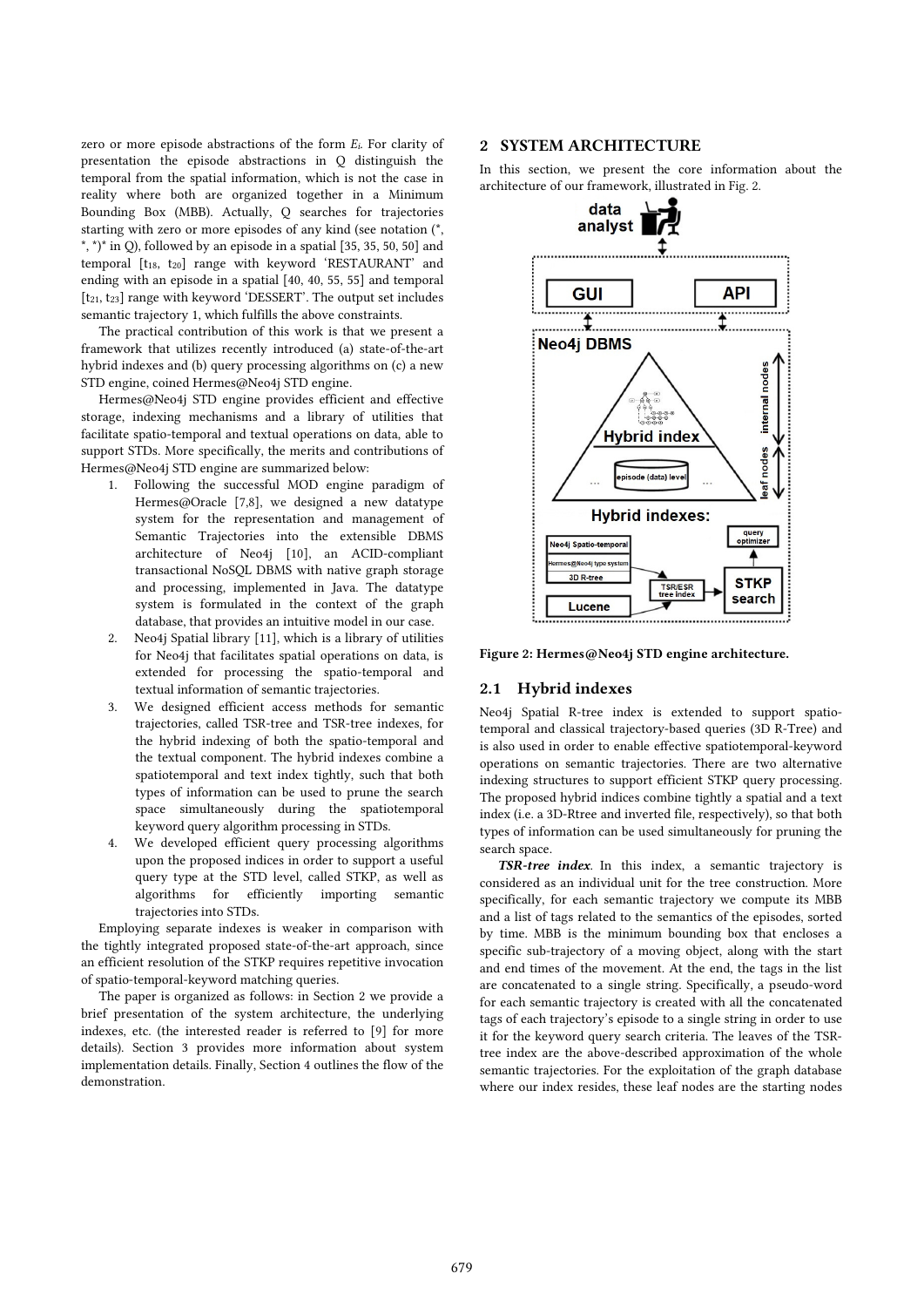of the sequence of the episodes of the approximated semantic trajectory. Moreover, inverted files (IFs) are created for all the internal nodes of the tree.

*ESR-tree index*. As an alternative, we build a tree using as its structural unit the episodes of the semantic trajectories rather than the semantic trajectories themselves. In other words, ESRtree index takes into account as structural unit for the creation of the 3D-Rtree the episodes of the semantic trajectories. The leaves of the ESR-tree index are the base for the creation of the episode MBBs. Accordingly, the MBBs of the entries of the internal nodes represent the spatio-temporal union of the MBBs of the children nodes. Additionally, for each internal node there exists a pointer to an IF that organizes all the tags of its children nodes. The IFs for each internal node of the tree contain the keywords of the episodes of its child nodes.

## **2.2 STKP query processing**

STKP queries can be processed in Hermes@Neo4j using either TSR-tree or ESR-tree index. In the former (latter) approach, STKP search algorithm takes into account that TSR-tree (ESRtree, respectively) is built using entire semantic trajectories (episodes of semantic trajectories, respectively) as building blocks [9]. It is noteworthy that STKP search is boosted by an optimization method.

*STKP query optimizer.* Given a STKP query  $Q := \langle E_1, ..., E_k \rangle$ , where *E*1, …, *E*k is a sequence of spatio-temporal-textual constraints over episode abstractions, the STKP query optimizer identifies the most selective episode abstraction *E\** in Q, in order to start the execution of the ESR-tree search algorithm from there, thereby pruning candidate results the earliest possible. The cost model that the query optimizer implements decomposes the computation of selectivity of an episode abstraction in two parts, one for the spatio-temporal and another for the textual component of the episode abstraction [9].

Regardless of the query length, it turns out that the search based on the ESR-tree and boosted by the query optimizer, is considerably faster, with the penalty of the higher index creation time and size compared with the TSR-tree approach.

## **3 SYSTEM IMPLEMENTATION**

Our framework provides a robust API with the necessary tools for STD creation, querying, etc. Toward the realization of the concepts of semantic trajectories and STDs presented in the previous section, we followed the object relational (OR) approach for the datatype system of Hermes@Neo4j STD engine. In detail, we follow the abstract datatype (ADT) paradigm and define the episodes and semantic trajectory datatypes that support the definitions in [9]. Upon these datatypes, we register a rich palette of object methods; some indicative examples appear in Table 1. More details are available at Hermes@Neo4j web page<sup>2</sup> .

**Table 1: Methods over episodes and semantic trajectories**

 $\overline{a}$ 

| Object       | Method            | Definition            |  |
|--------------|-------------------|-----------------------|--|
| Episode      | duration()        | Returns the episode   |  |
|              |                   | duration.             |  |
| Semantic     | num of            | Returns the number    |  |
| Trajectory   | episodes          | of episodes (distinct |  |
|              | (String tag,      | or not, depending     |  |
|              | String distinct), | on distinct string)   |  |
|              | where "tag" is a  | that includes tags    |  |
|              | set of substrings | LIKE the given ones   |  |
|              | and a boolean     | (pattern-matching)    |  |
|              | string.           | per input tag).       |  |
| LayerST      | confined in       | Returns semantic      |  |
| (object with | (LayerST layer,   | trajectories, whose   |  |
| the episodes | MBB envelope,     | episodes are          |  |
| and          | String tag),      | overlapping           |  |
| semantic     | where tag is a    | spatiotemporally      |  |
| trajectories | concatenated      | with the MBB and      |  |
| of an STD)   | set of            | textually with the    |  |
|              | substrings.       | "tag" parameter.      |  |

*STD creation.* STD construction includes two phases (3D Rtree and IFs), along with segmental options for creating a graph database in steps (separate 3D R-tree and IFs creation routines) in case of size and memory concerns.

*Semantic Trajectory Synthesizer.* In case of trajectory datasets lacking textual annotations, our synthesizer is able to augment raw trajectories with textual annotations using a customized text generator that chooses terms from a lexicon of V keywords. The number of keywords for each episode follows a Zipfian distribution, in order to simulate the skewness present in real-life textual datasets.

*STD search.* Several functions are available for a wide range of queries like intersection, overlapping or union, with the emphasis, of course, in STKP queries (details for the appropriate search methods appear in Table 2).

#### **Table 2: STKP query methods**

| Method                  | Parameters     | Index    |
|-------------------------|----------------|----------|
| SpatialTemporalKeyword  | LayerST,       | TSR-tree |
| <b>TrajectoryQuery</b>  | list of        | index    |
|                         | MBBs.          |          |
| SpatialTemporalKeyword  | list of String | ESR-tree |
| TrajectoryEpisodesQuery | tags           | index    |

Hermes@Neo4j STD engine utilizes Apache Lucene [12] indexes that use inverted indexes for search and retrieval from text collections. For the implementation of interactive visualizations of the semantic trajectories over a 3D model of the globe and different types of 2D maps, the NASA WorldWind API [13] is utilized. The library has been extended in order to display the spatio-temporal and textual information of a semantic trajectory. Visual representation of search results is performed through different 3D / 2D map services, such as Open Street Map, Bing, MS Virtual Earth, NASA Blue Marble and i-cubed Landsat (Fig. 3).

The interface has the required parameters for spatio-temporal

<sup>2</sup> http://infolab.cs.unipi.gr/HermesNeo4j/